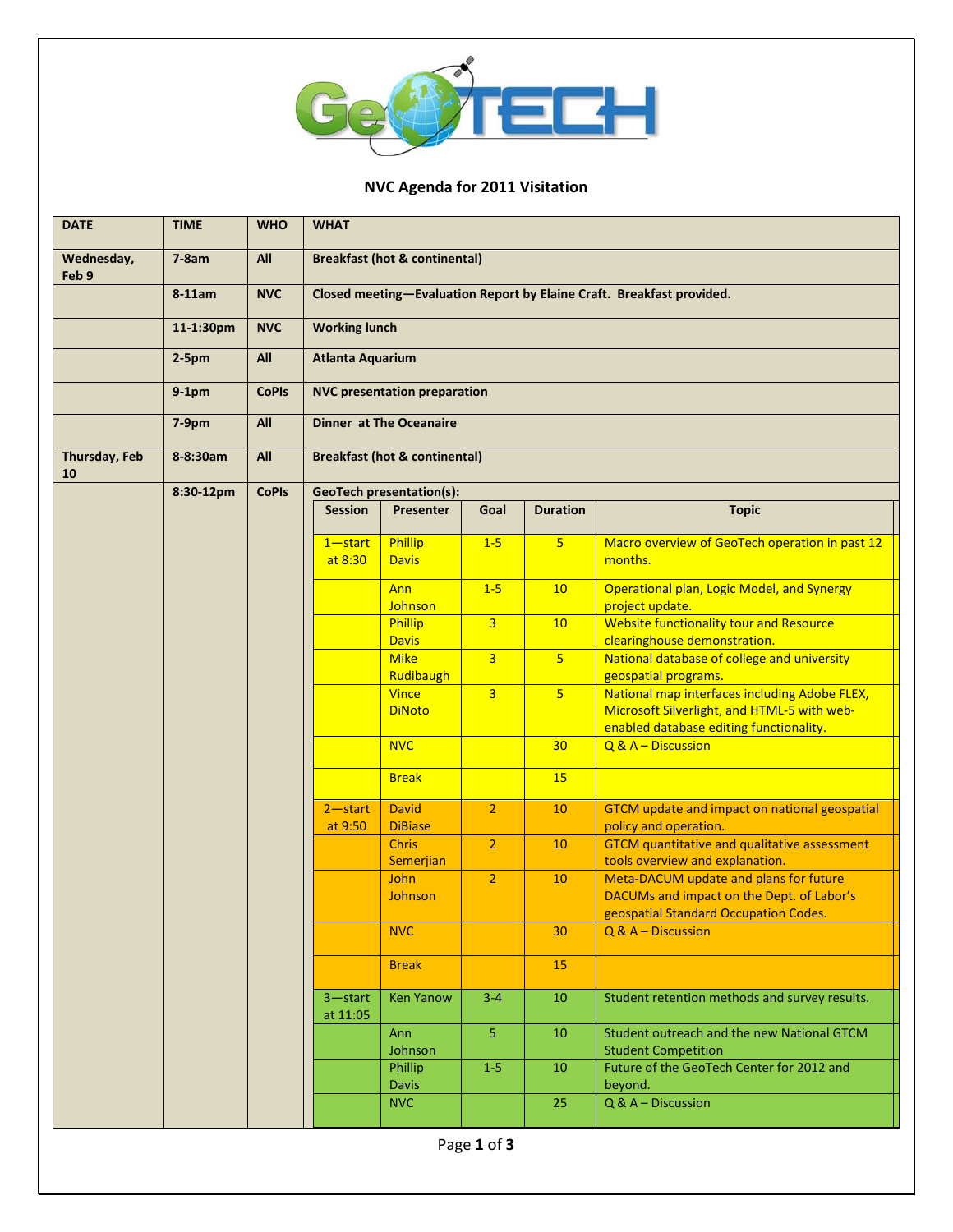

|                          | $12-1pm$     | All          | Lunch provided on location     |
|--------------------------|--------------|--------------|--------------------------------|
|                          | $1-5pm$      | <b>NVC</b>   | <b>Closed session</b>          |
|                          | $1-5pm$      | <b>CoPIs</b> | <b>Group meeting</b>           |
|                          | $7-9pm$      | All          | Informal dinner on our own     |
| Friday,<br><b>Feb 11</b> | 7-8:30am     | All          | <b>Breakfast on your own</b>   |
|                          | $8:30-12$ pm | All          | <b>NVC report out to CoPIs</b> |
|                          | 12pm         | All          | Box lunches to go              |